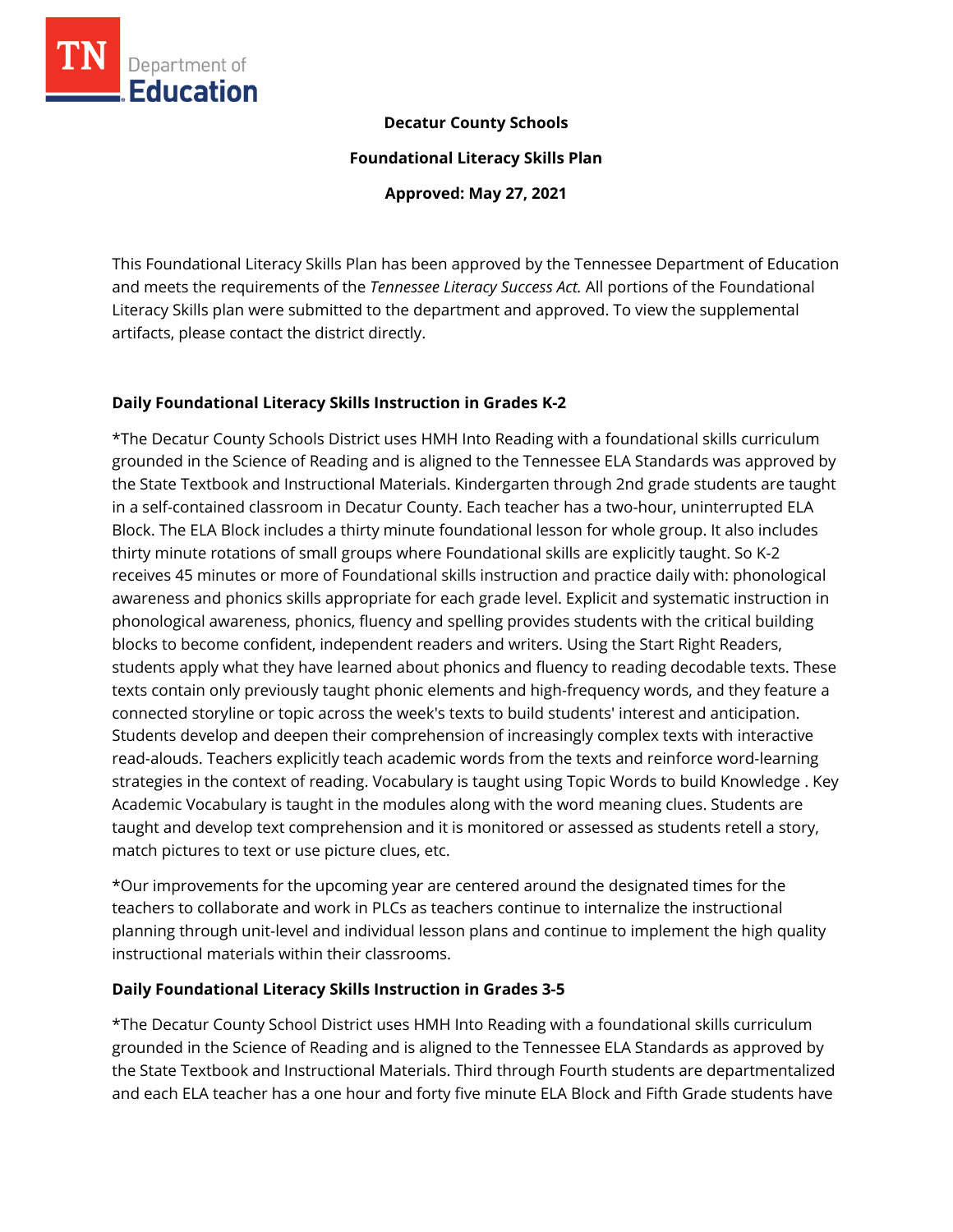Department of Education

a one hour and twenty five minute ELA Block. The Block includes a thirty minute Foundational lesson for the whole group. Additional time for isolated teaching of Foundational Skills is also used throughout the ELA Block. So 3rd - 5th receives 45 minutes or more of Foundational Skills instruction and practice daily that is embedded with fluency, vocabulary and comprehension. Listening Comprehension instruction with Teacher Read-Alouds are conducted. Students are involved with-in activities where they engage and respond as they compare selections. The morphology of this curriculum is paired with knowledge and skills. Grammar use of the conventions is taught, such as, parts of a sentence, kinds of sentences, quotations, etc. Foundational skills with decoding and spelling are a key component. The Writing Workshop is an essential piece where the teacher incorporates instruction with the writing process, such as a personal narrative. In the Narrative the student plans and generates ideas, organizes, drafts, revises and edits, then is ready to publish and present their finished product. Writing skills are taught through daily whole and small group instruction.

\*Our improvements for the upcoming year in 3rd - 5th are also centered around the designated times for the teachers to collaborate and work in PLCs as teachers continue to internalize the instructional planning through unit-level and individual lesson plans as they continue to implement the high quality instructional materials within their classrooms.

## **Approved Instructional Materials for Grades K-2**

Houghton Mifflin Harcourt - K-2, 4-5 Into Reading, Tennessee

## **Approved Instructional Materials for Grades 3-5**

Houghton Mifflin Harcourt - K-2, 4-5 Into Reading, Tennessee (Grades 4 and 5)

## **Additional Information about Instructional Materials**

We purchased Wit and Wisdom a few years ago, prior to the adoption of our HMH ELA curriculum. We are using it particularly in grade 3, since the HMH curriculum did not make the cut for 3rd grade for Foundational Skills.

# **Universal Reading Screener for Grades K-5. This screener complies with RTI<sup>2</sup>and Say Dyslexia requirements.**

Decatur County uses easy CBM for the Universal Screener, as well as, benchmarking and progress monitoring for all K-8 students which is on the state approved list. Easy CBM complies with RTI2 and Say Dyslexia. Along with Easy CBM we use PASS (Phonemic Awareness Skills Screener) and PWRS (Phonics and Word Reading Survey). The screener is administered within the first twenty days of the new school year. It is also administered mid-year before we dismiss for Christmas break and at the end of the school year during the last three weeks of school. The screener is appropriate for Pre-K-5 students and is available to pre-Kindergarten students. Results from each universal reading screener administered to the students will be submitted to the department. We will not be using the state universal screening option for the upcoming school year.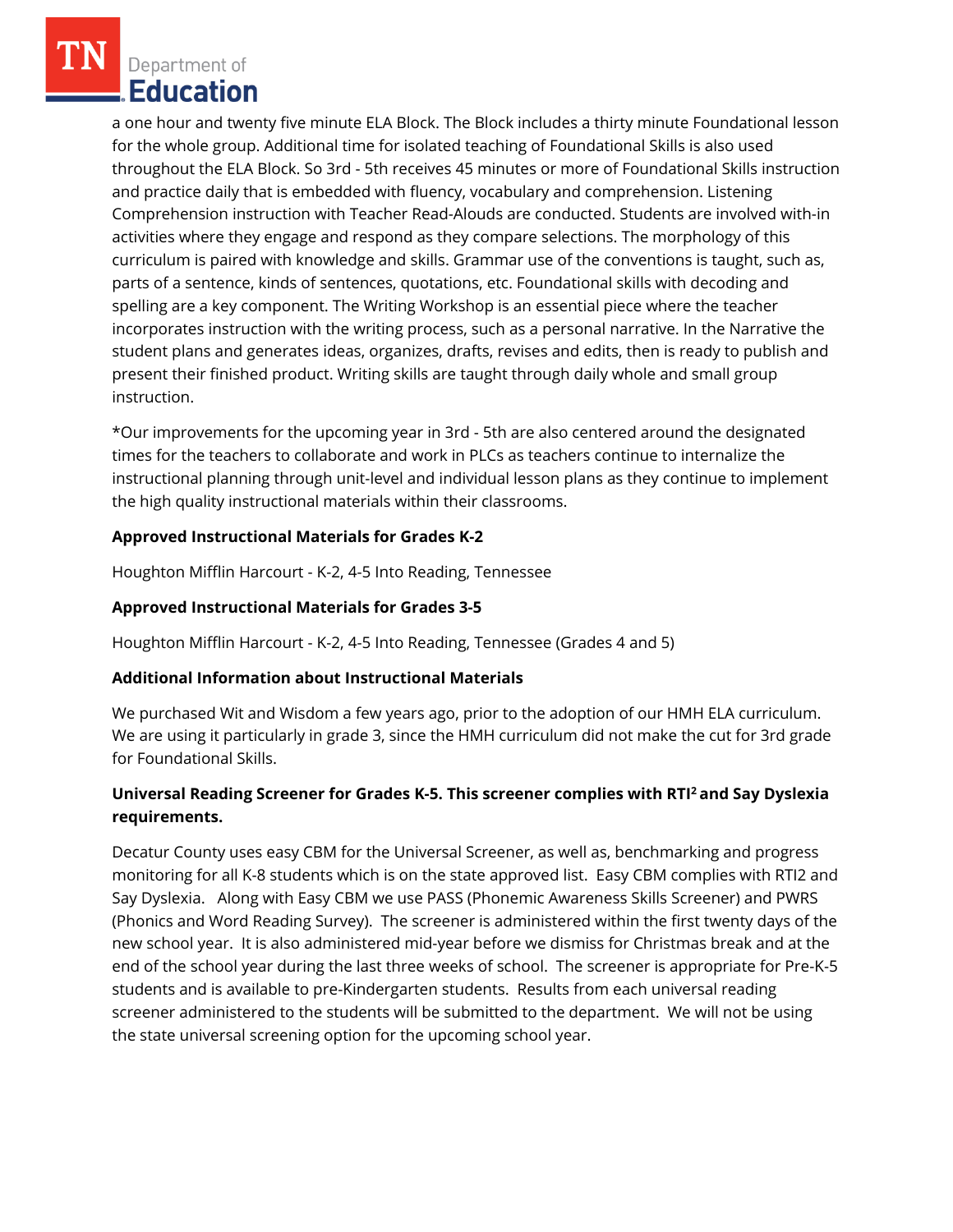Department of **Education** 

#### **Intervention Structure and Supports**

Students in Decatur County are screened using Easy CBM. Students who are identified as "at-risk" using the screener for a significant reading deficiency or math deficiency is served through RTI2 Tier II or Tier III. The students in Tier II and III are pulled during their RTI block and served by Interventionists for 45 minutes and progress monitored weekly for Tier III and every other week for Tier II. The SPIRE program and SRA materials are used at the two elementary schools. SPIRE is primarily used at the middle school. The Universal screening data, as well as, student's TCAP scores, prior intervention data, classroom performance and teacher observation data is used during the RTI Data Team Meetings to determine the students needs for placement. The Universal screener and diagnostic assessments will determine the specific deficits for the student and they will be provided supports and progress monitored on these areas. These Tier II and Tier II students will be provided a focused intervention on Letter Naming, Letter Sounds, Phoneme Segmenting, Word Reading Fluency, Passage Reading Fluency, and Reading Comprehension. RTI Data Team Meetings are conducted every 4 1/2 weeks to determine the student's progress and any needs for change of the intervention or Tier placement. The Tier I students use IXL and work at their own levels during this RTI Pull out time. We hope to incorporate more "hands on" enrichment activities during this RTI time for the upcoming school year.

## **Parent Notification Plan/Home Literacy Reports**

Students in Decatur County who are identified as "at-risk" or Tier II and Tier III will have Home Literacy Reports sent home after each administration of the universal screener, easy CBM, which is given three times per year. Parents are notified immediately after the completion of the Fall Universal Initial Screener if their child is "at risk" for or has a significant reading deficiency (as evidenced by students scoring in the 0-25th percentile). The communication Letter is in parent friendly language and clearly explains the student's skill gaps and needs. The notification explains what intervention the student will receive and the amount of time each day that the student will receive the RTI services. The letter describes the importance of being able to read proficiently by the end of the 3rd grade also. The district explains how students are assessed and what a "significant reading deficiency" means. Every 4 1/2 weeks data team meetings are conducted and parents receive notification of their child's progress or lack of after each meeting. The parent notification/communications include the data teams notes of intervention(s) and any changes that are being made if the child is not showing adequate progress from evidence by progress monitoring and the universal screening data as well as recommended activities that will support the students in their area of skill deficit. The parents receive these Progress Monitoring reports twice per quarter, as the student is served in RTI. The teacher also keeps up with a Student Checklist to monitor the supports provided during the school year for students to help form the strong educational base needed for future academic success. Parents are informed of no-cost activities that families can incorporate to support learning at home as well.

## **Professional Development Plan**

The State Department is conducting Foundational Literacy Skills training during the Summer of 2021. The State plans to open up the one week (virtual) training for anyone who wants to participate. The principals at our two elementary schools are requiring everyone in grade Pre-K